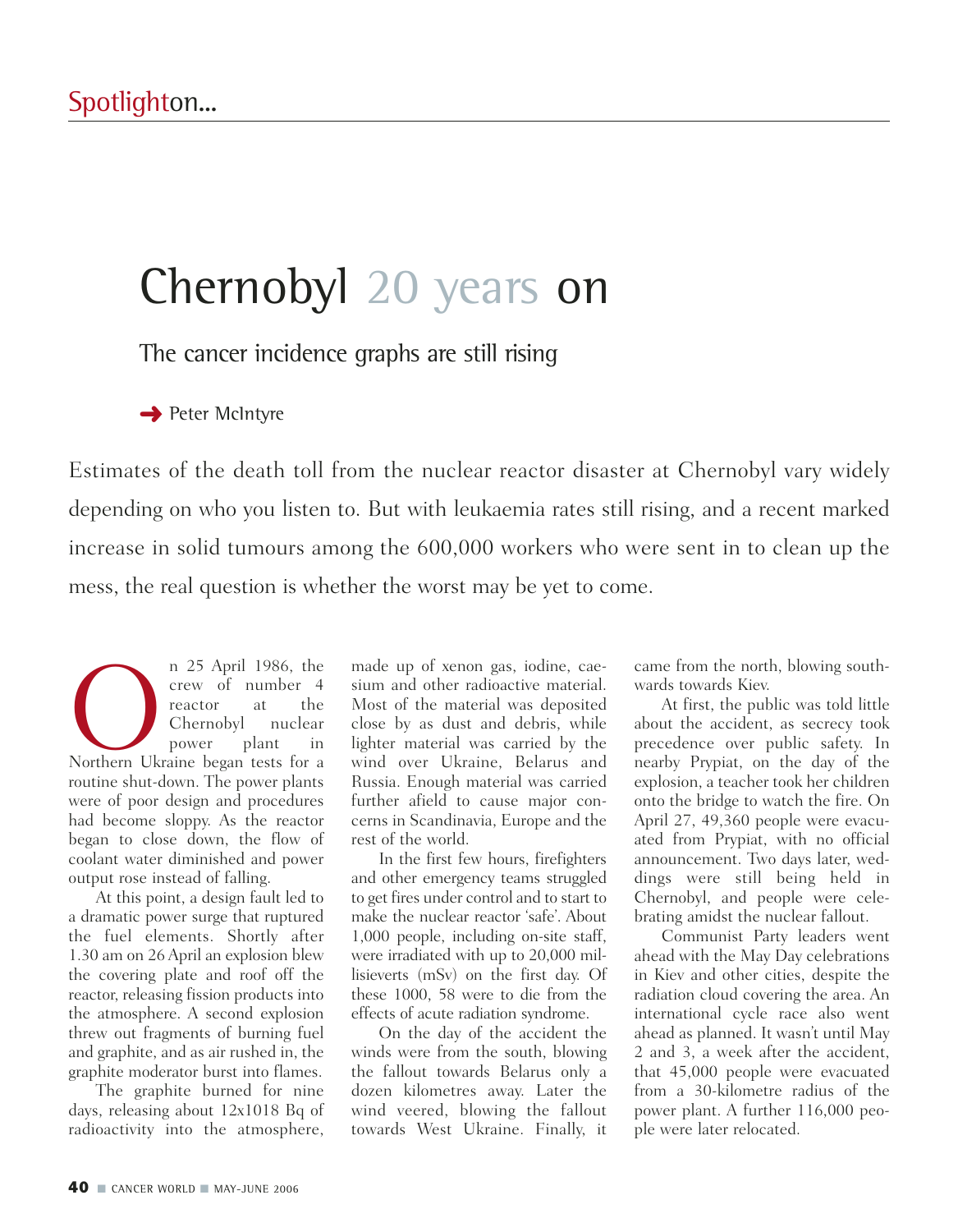

Where are they now? After the explosion, staff continued to be bussed into work to monitor and maintain the three remaining undamaged reactors. Their flimsy caps and face-masks show how little appreciation there was of the risks of working in such a heavily contaminated environment

While many clean-up workers believed radiation was harmless, there was something akin to panic in Kiev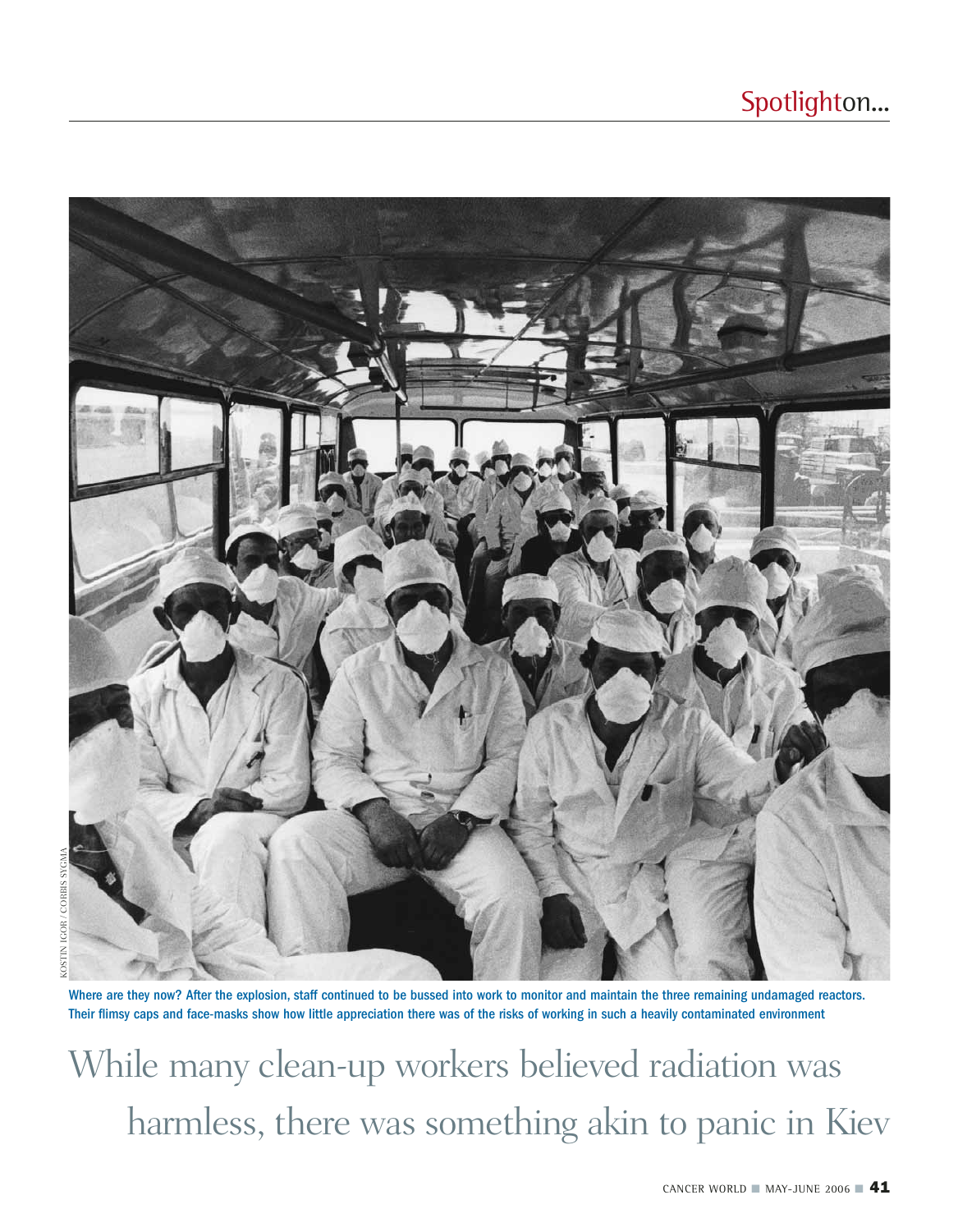## Between 1989 and 2001, life expectancy for men in Ukraine fell from 66 to 63 years

After two weeks of panic and spontaneous evacuation, on May 6 Anatoly Romanenko, Minister of Health, finally went on state TV. His advice was that people should close their windows and wash their hands and feet.

Over the next period, 600,000 people from Russia, Belarus and Ukraine were involved as "liquidators" or "clean-up workers", carrying out emergency work and cleaning up contamination. In all about 250,000 people were evacuated from affected areas in Ukraine, Belarus and Russia, and resettled elsewhere. Only a few thousand of these have ever returned.

In those early weeks, while many of the clean-up workers believed that radiation was harmless, there was something akin to panic 100 kilometres away, in Kiev.

Volodymyr Yavorivsky, a Kiev deputy in the USSR Supreme Soviet and a critic of the regime, later told the *Wall Street Journal* how people packed their children into trains, buses and planes. "My seven-year-old daughter went to stay with friends in the Carpathian Mountains, but eventually I learned that it was precisely there that a plume of dangerous radioactive fallout had fallen. Meanwhile the elite had their children evacuated to safe zones on the first day of the accident."

Today, 20 years later, there are still two truths about Chernobyl. The conservative line is that the explosion was directly responsible for 58 deaths and about 4,000 cases of thyroid can-

cer in children (attributing only nine child deaths from thyroid cancer to radiation). The UN Atomic Energy Agency predicts that there will eventually be 4,000 deaths as a result of Chernobyl. A report in September 2005, *Chernobyl: The True Scale of the Accident*, endorsed by UN AEA, the World Health Organization and the UN Development Programme, said that "no evidence or likelihood of decreased fertility among the affected population has been found, nor has there been any evidence of increases in congenital malformations that can be attributed to radiation exposure."

The other truth suggests a worldwide cover-up of catastrophic consequences. In the run-up to the 20th anniversary this year, the European Greens launched *The Other Report on Chernobyl*, claiming that fallout contaminated 40% of Europe's surface area, and predicting 30,000– 60,000 excess cancer deaths. The British *Guardian* newspaper even carried a report claiming that 500,000 people have already died because of the accident, although this figure is widely disputed.

The lack of agreement on data relating to the number of deaths or cancers caused by Chernobyl is in part because all figures are seen as having a political angle. But there are also genuine difficulties in understanding and interpreting the data.

In 1986, soon after the disaster, the Research Centre for Radiation Medicine was established to address an anticipated increase in cancer cases and to treat acute radiation syndrome and other diseases. Today it is housed in a ten-storey building in a Kiev suburb, treating 400 adults and 134 children who are considered 'victims of Chernobyl'.

The centre has collaborated with the US National Cancer Institute and with researchers from France, Germany, Italy and Japan to try to predict how many people will develop cancer because of the Chernobyl explosion.

Anaytoly Prysyazhnyuk, head of the cancer epidemiology laboratory at the centre, took charge of data collection soon after the accident, visiting contaminated areas – including his parental home at Narodychi – and making studies of what he found.

Prysyazhnyuk has worked on a range of studies with a Russian team and a French team from the International Agency for Research on Cancer in Lyon.

His best estimate is that there has been an increase of more than 8,000 cancer cases in the affected areas of Russia, Belarus and Ukraine. However, he says that there was already evidence of a rising trend in cancers before Chernobyl, and when this is taken into account the real number of 'excess cancers' is about 5,400 from 1986 to 2004.

In the year following the accident there were repeated reports from districts around Chernobyl of large increases in cancer. He says that, when he investigated, he found many were due to the improvements in registration.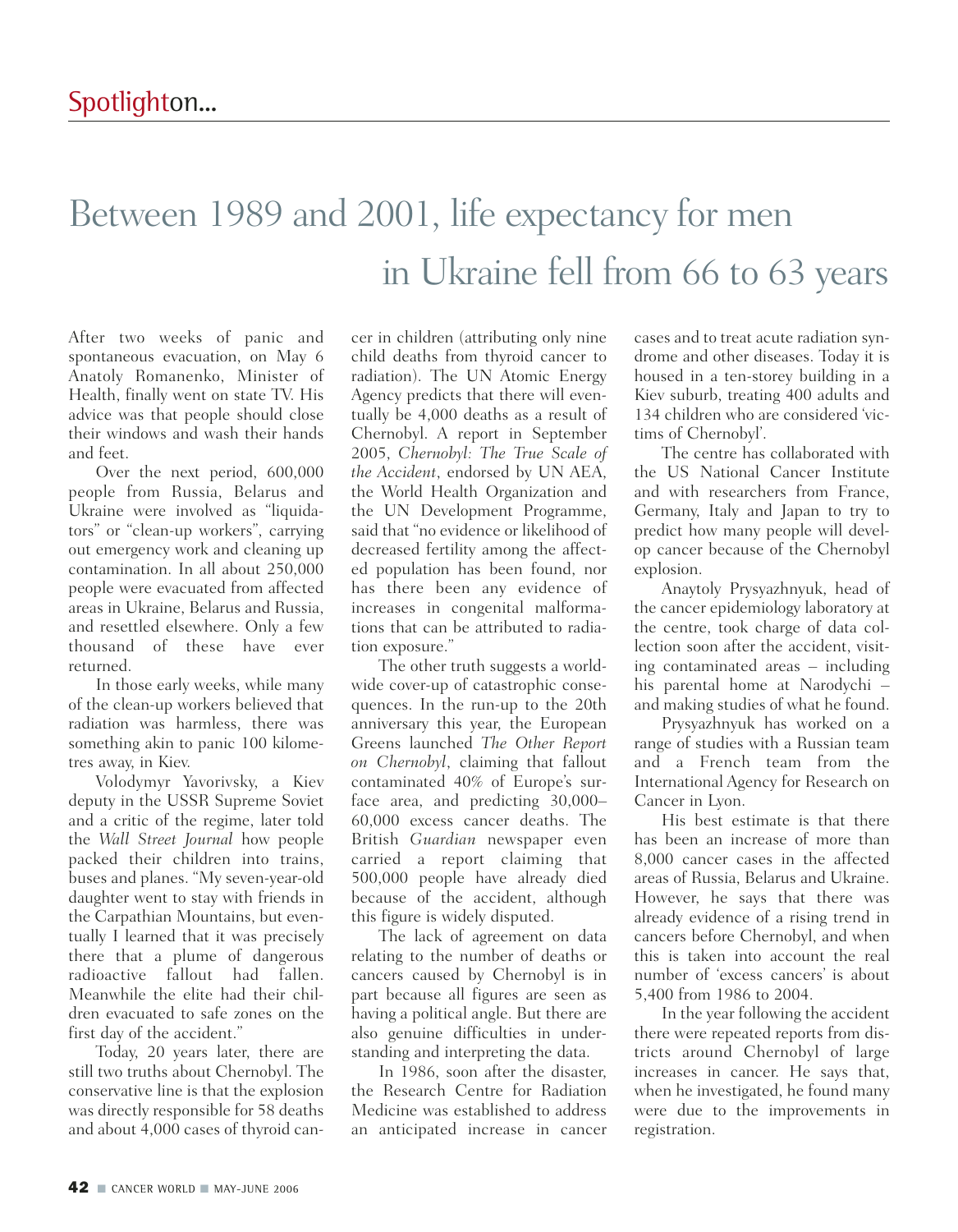

A potential timebomb. Dimitry Bazyka, from the Research Centre for Radiation Medicine in Kiev, says the biggest rise in solid tumours caused by the Chernobyl explosion is still to come

The most alarming statistic is the falling life expectancy in Ukraine. Between 1989 and 2001, life expectancy for men in Ukraine fell from 66 to 63 years and for women from 75 to 73.8 years. In 2001 the European figures for life expectancy were 75.2 years for men and 81.4 years for women.

The economic situation, a rise in poverty, and an increase in drinking have all been implicated in shortening life spans. However, the Chernobyl accident, the massive dislocation of populations, anxiety about future health prospects and the increase in cancers are all factors.

Dimitry Bazyka, an immunologist and deputy director of the Research Centre for Radiation Medicine in Kiev, has lived with the after-effects of Chernobyl personally and professionally. His father, Anatoli Bazyka, had been a doctor working in an area of the Soviet Union where nuclear testing was carried out, but in 1986

had just retired. On the day of the accident he was visiting land he had bought for his retirement home close to the Chernobyl power station. He received a significant dose of radiation, and three months later he was diagnosed with liver cancer, which rapidly killed him.

Bazyka says his father was an example of the way that radiation promotes existing cancers. "We cannot say that his cancer started on 26 April, when three months later it was manifested clinically. It started several years before. But after the second irradiation it started to move very quickly. So this is what we mean by 'promoting' cancer."

Later come the cancers induced by radiation: leukaemia, thyroid cancer, lung, urinary, renal, colon and breast cancers. The question is: How many, and how much later?

Using protocols established at the International Commission on Radiation Protection, the first predic-

tions in 1986 were of 50,000 deaths worldwide from all causes.

Since 1996, there has been a joint study between Ukraine, Belarus and Russia with France and Germany, of cancers, child mortality and other diseases in the most affected areas. A report on data for eight years is due this year.

Leukaemia is recognised as a marker for radiation-induced cancers, since it is induced many years earlier than solid tumours. The three countries have completed a separate study of leukaemia cases in clean-up workers, working with the US National Cancer Institute. The figures are not due to be released until later this year, but are expected to show a significant increase, with leukaemias in this group running at more than twice the rate expected in a similar-sized population.

Sergeiy Klymenko, a researcher at the Institute of Clinical Radiology in Kiev, says that these cases are very